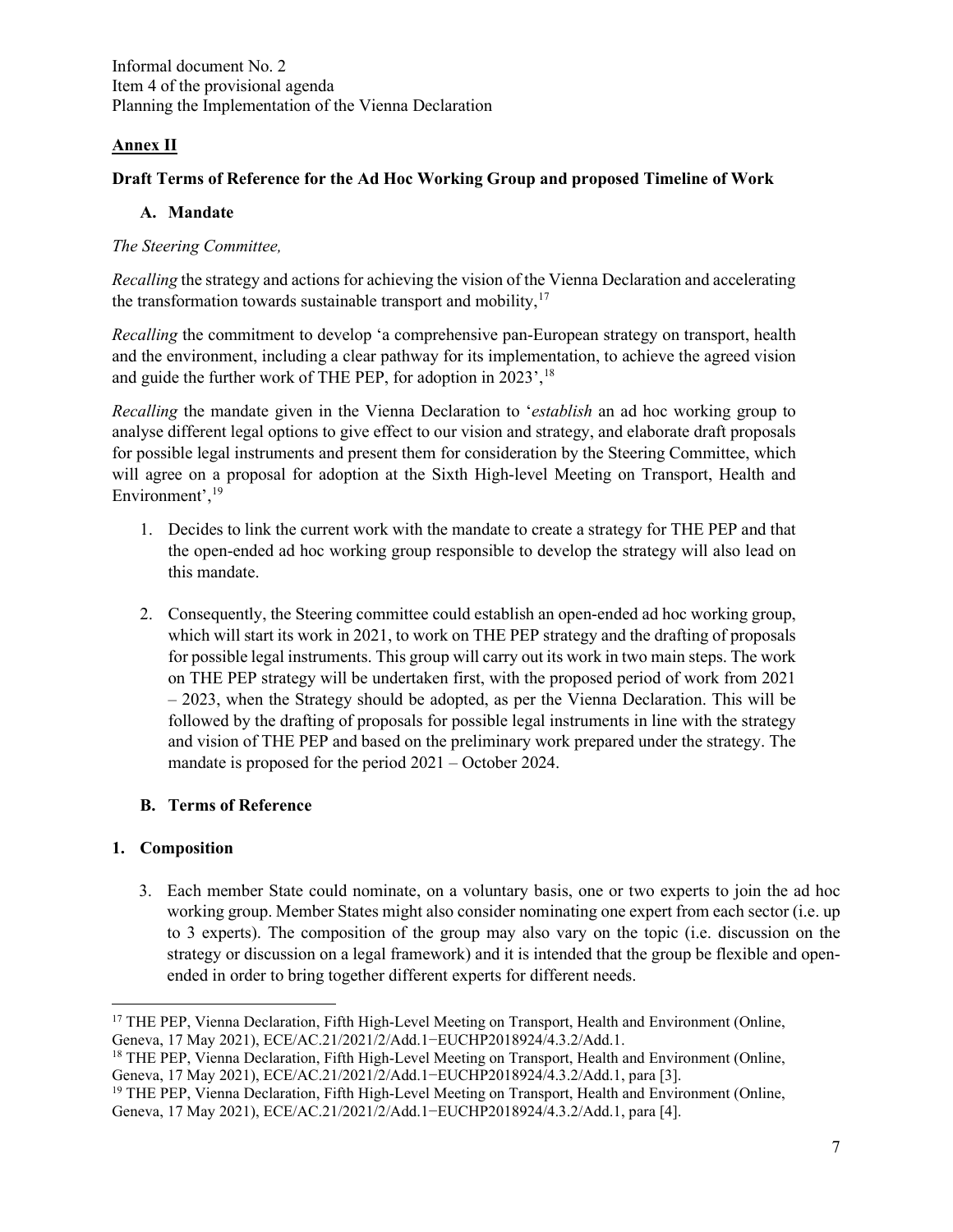Informal document No. 2 Item 4 of the provisional agenda Planning the Implementation of the Vienna Declaration

- 4. The group might wish to be supported, at the beginning of each task, initially by a consultant to support the development of the strategy, followed by an experienced consultant on international law.
- 5. Stakeholders might also wish to nominate a representative.
- 6. The Secretariat of THE PEP will participate in the working group *ex officio* to provide expert input.

#### **7. Tasks**

- 6. The ad hoc working group will:
	- (a) Take stock of the current situation regarding transport, health and the environment, and define the challenges that need to be solved.
	- (b) Draft the Strategy with a view of adopting it by 2023.
	- (c) Take stock of the work carried out to develop the strategy. In particular, take stock of the findings on the current situation regarding transport, health and the environment, in order to assess the issues faced, the problems to be solved and possible solutions, including those that possible legal instruments can seek to address.
	- (d) Update the scoping exercise of legal instruments that address transport, health and environmental issues.<sup>[20](#page-1-0)</sup>
	- (e) Elaborate legal proposals for review by the Steering Committee, as per the mandate contained in the Vienna Declaration. Work with the draft documents elaborated so far and improve them further as appropriate.

#### **8. Methods of work**

- 7. The ad hoc working group is expected to meet at least once every 2 months. The meetings should be held at the Palais des Nations in Geneva or in an online or hybrid format.
- 8. The Chair of the ad hoc working group, appointed at the first meeting of the group, should report on the ongoing work at the annual sessions of the Steering Committee, whilst the final outcome should be submitted to the session scheduled before the sixth High-level Meeting on Transport, Health and Environment.
- 9. The working group might wish to nominate a rapporteur to support the Chair in the work.
- 10. The meetings of the ad-hoc working group will be held in English only.

<span id="page-1-0"></span><sup>&</sup>lt;sup>20</sup> The first version can be found here: ECE and WHO Regional Office for Europe, Overview of Instruments Relevant to Transport, Environment and Health and Recommendations for Further Steps Synthesis Report, ECE/AC.21/2001/1EUR/00/5026094/117 January 2001.